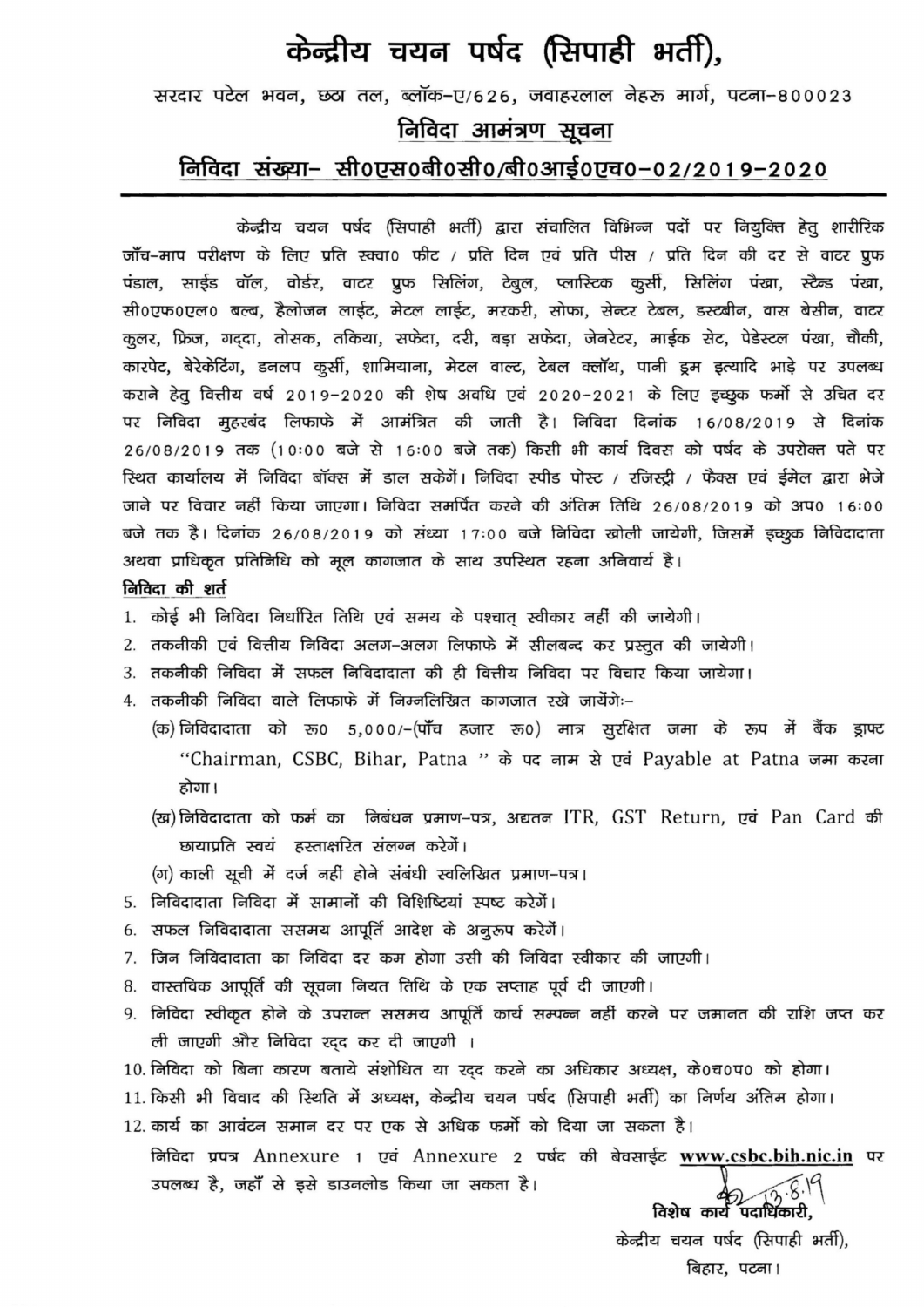**TENDER NO. 02/2019-20** 

# **Central Selection Board of Constable**

**Sardar Patel Bhawan, 6th Floor, Block-A/626, Jawaharlal Nehru Marg, Patna-800023. Telephone No.– 0612-2294101/2294102, 0612-2233711, Fax No.-0612-2233711 Website: www.csbc.bih.nic.in** 

**Tender Document** 

**For** 

**Quotation of Tent and Decoration**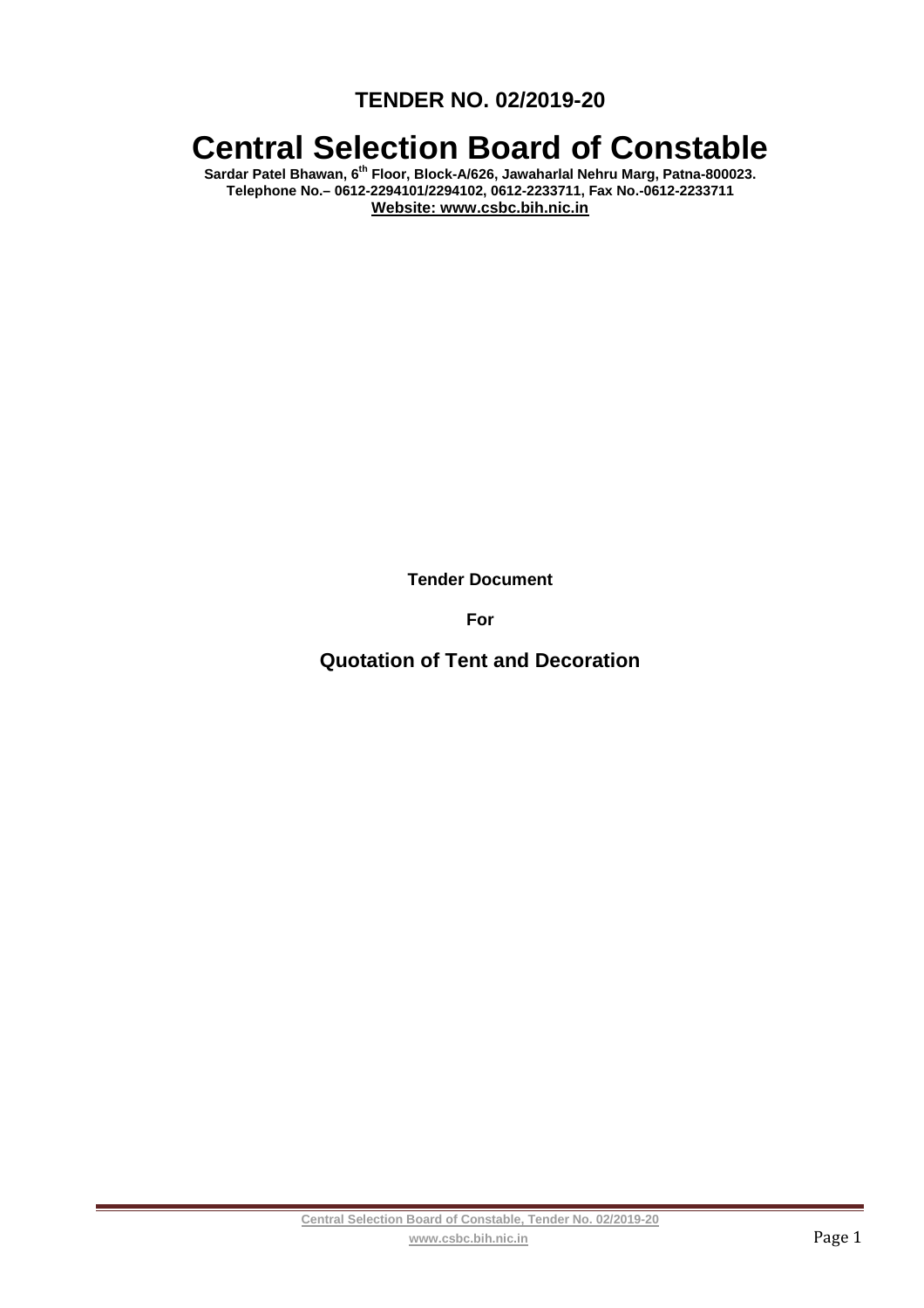| <b>Tender Reference</b>           | No. CSBC/BIH-02/2019-20, Dated-                   |  |  |
|-----------------------------------|---------------------------------------------------|--|--|
|                                   |                                                   |  |  |
| <b>Security Money</b>             | Rs. 5,000/- (Rupees Five Thousand                 |  |  |
|                                   | Only)                                             |  |  |
| <b>Period of Tender Document</b>  | 16.08.2019 to 26.08.2019 (10.00hrs to             |  |  |
|                                   | 16.00hrs) (On working days only)                  |  |  |
| Last Date and Time for receipt of | 16:00 Hr. on Dt. 26.08.2019                       |  |  |
| <b>Tender offers</b>              | Venue - Office of the CSBC at Sardar              |  |  |
|                                   | Patel Bhawan, 6 <sup>th</sup> Floor, Block-A/626, |  |  |
|                                   | Jawaharlal Nehru Marg, Patna-800023               |  |  |
| Time and Date of Opening of       | 17:00 Hrs on Dt. 26/08/2019                       |  |  |
| <b>Technical Offers</b>           | Venue - Office of the CSBC at Sardar              |  |  |
|                                   | Patel Bhawan, 6 <sup>th</sup> Floor, Block-A/626, |  |  |
|                                   | Jawaharlal Nehru Marg, Patna-800023               |  |  |
| Place of Opening Tender Offers    | <b>Central Selection Board of Constable,</b>      |  |  |
|                                   | Venue - Office of the CSBC at Sardar              |  |  |
|                                   | Patel Bhawan, 6 <sup>th</sup> Floor, Block-A/626, |  |  |
|                                   | Jawaharlal Nehru Marg, Patna-800023               |  |  |
| <b>Address for Communication</b>  | Officer-on-Special Duty,                          |  |  |
|                                   | Central Selection Board of Constable,             |  |  |
|                                   | Patel Bhawan, 6 <sup>th</sup> Floor, Block-A/626, |  |  |
|                                   | Jawaharlal Nehru Marg, Patna-800023               |  |  |
| Contact Telephone & Fax Numbers   | Telephone No. - 0612-2294102,                     |  |  |
|                                   | 0612-2233711                                      |  |  |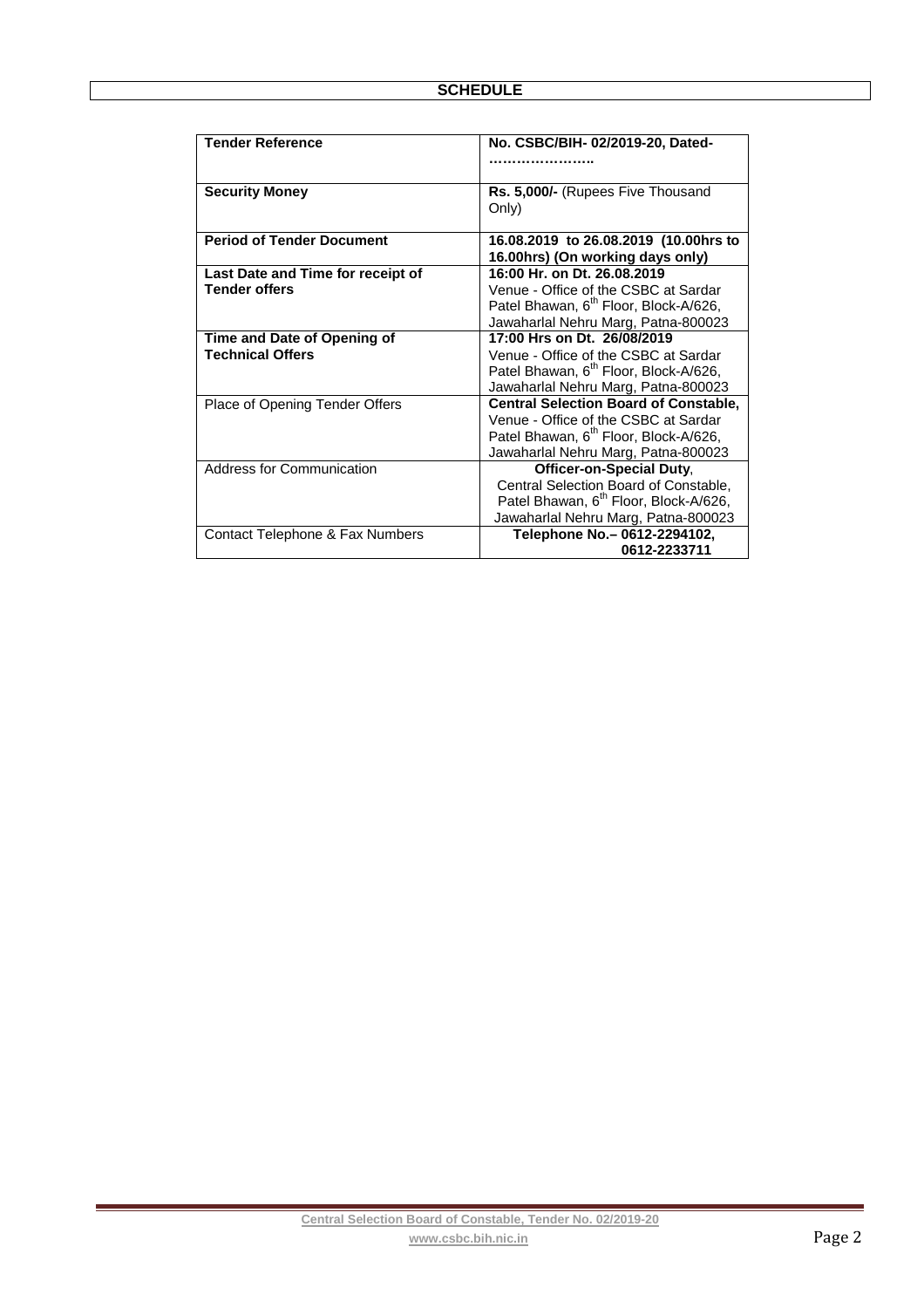## **FORMAT FOR SUBMITION OF QUOTATION IN THE BOARD'S OFFICE**

#### **Annexure –1 (Technical Bid)**

(To be sealed in a separate envelope)

Tender Reference No. and Date: CSBC/BIH-02/2019-20, Dated-………………. **(To be filled in by the Bidders)** 

| 3. Telephone Nos.:                                                                                                                | 1. Office: | 2. Residence: |  |  |
|-----------------------------------------------------------------------------------------------------------------------------------|------------|---------------|--|--|
| 4. Names, Address, Telephone Nos., Mobile No.<br>Email of responsible / authorize persons who<br>Can be contacted in case of need |            |               |  |  |
| 5. Whether the Company/Organization/ Supplier                                                                                     |            |               |  |  |
|                                                                                                                                   |            |               |  |  |
|                                                                                                                                   |            |               |  |  |
|                                                                                                                                   |            |               |  |  |
| 9. Details of Security Money: (a) Amount: Rs.5,000/-<br>(b) DD No.<br>(c) Bank on which drawn:                                    | Dated      |               |  |  |

## **Declaration**

I ………………………………………………….. sole proprietor/Director/partner/authorized signatory / Supplier having registered office at ……………………………………………..…………………… do hereby solemnly affirm and declare that I/we undertake to abide by all the rules and regulations of the State/Central Govt./Local Govt. with regard to quotation for Supply of Tent, Electrical Equipment and Decoration items on hire basis and shall be liable to any penalties that may accrue due to non-adherence of Terms & Conditions of the Tender.

**Signature …………………………...** 

**Dated: ………………… Seal of the Company ……………….** 

**Enclosures: (1)** Tender document duly signed and stamped on each page

- **(2)** Demand draft for Security Money
- **(3)** Firm Registration No./Service Tax Registration No.
- **(4)** Latest Income Tax Return
- **(5)** The authority of the person signing the quotation